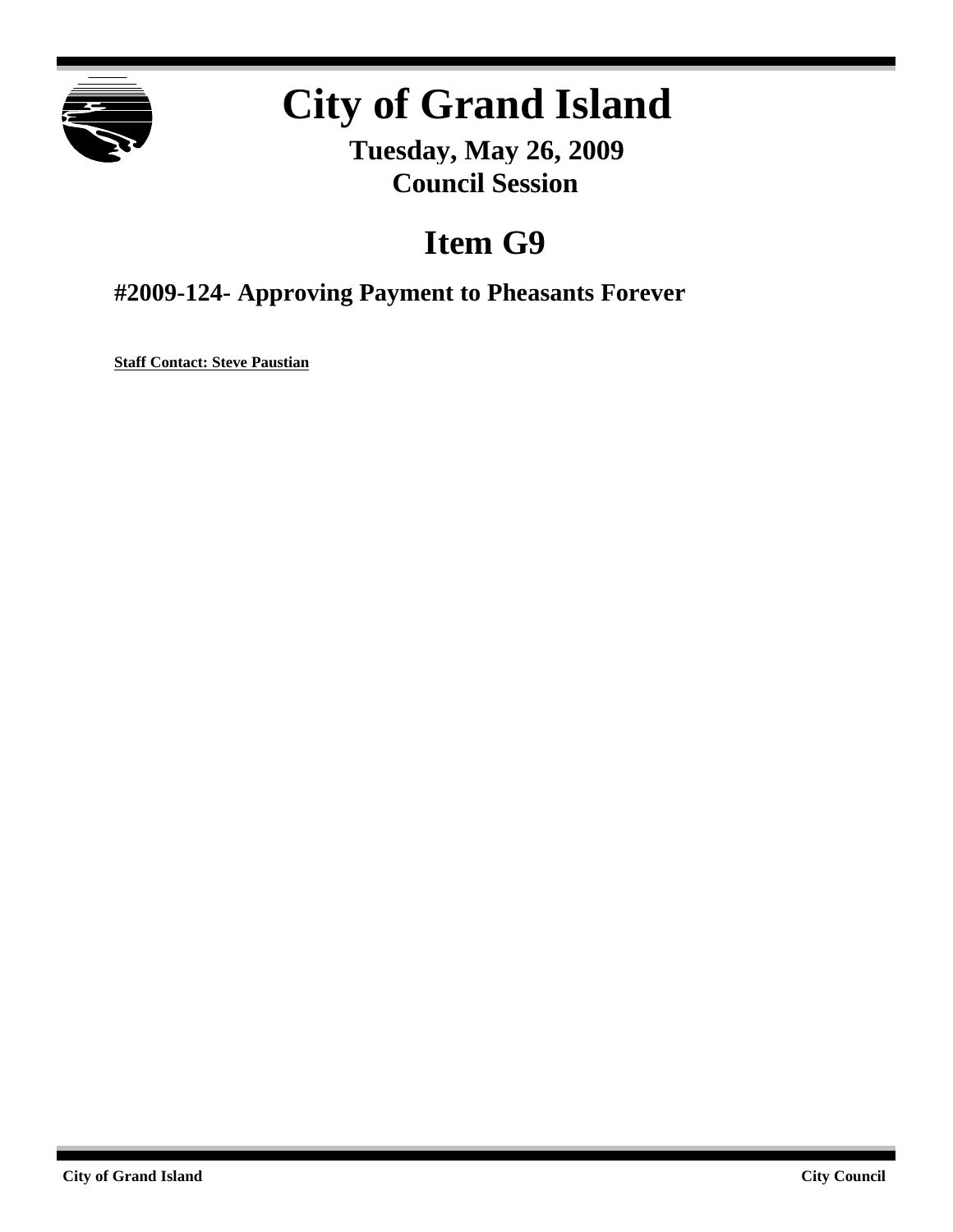## **Council Agenda Memo**

| <b>From:</b>    | <b>Steve Paustian, Parks Director</b>  |
|-----------------|----------------------------------------|
| <b>Meeting:</b> | May 26, 2009                           |
| Subject:        | Approving Payment to Pheasants Forever |
| Item $\#$ 's:   | $G-9$                                  |
| $Presenter(s):$ | <b>Steve Paustian, Parks Director</b>  |

#### **Background**

The City entered into an agreement with Pheasants Forever and the Soil Conservation Service to develop habitat for upland game birds on buffer areas at the Heartland Public Shooting Park.

#### **Discussion**

Seed was purchased by a representative of Pheasants Forever for planting at the HPSP. This representative did not follow City purchasing requirements. I had informed him prior to this activity that certain purchasing rules must be followed. I have spoken with him again and explained the process again to him. As this is a reimbursement program the City must pay the bill and then will be eligible for reimbursement of the costs.

#### **Alternatives**

It appears that the Council has the following alternatives concerning the issue at hand. The Council may:

- 1. Move to approve
- 2. Refer the issue to a Committee
- 3. Postpone the issue to future date
- 4. Take no action on the issue

### **Recommendation**

City Administration recommends approve the payment of the bill to Pheasants Forever in the amount of \$4,421.98, to be reimbursed to the City at a later date.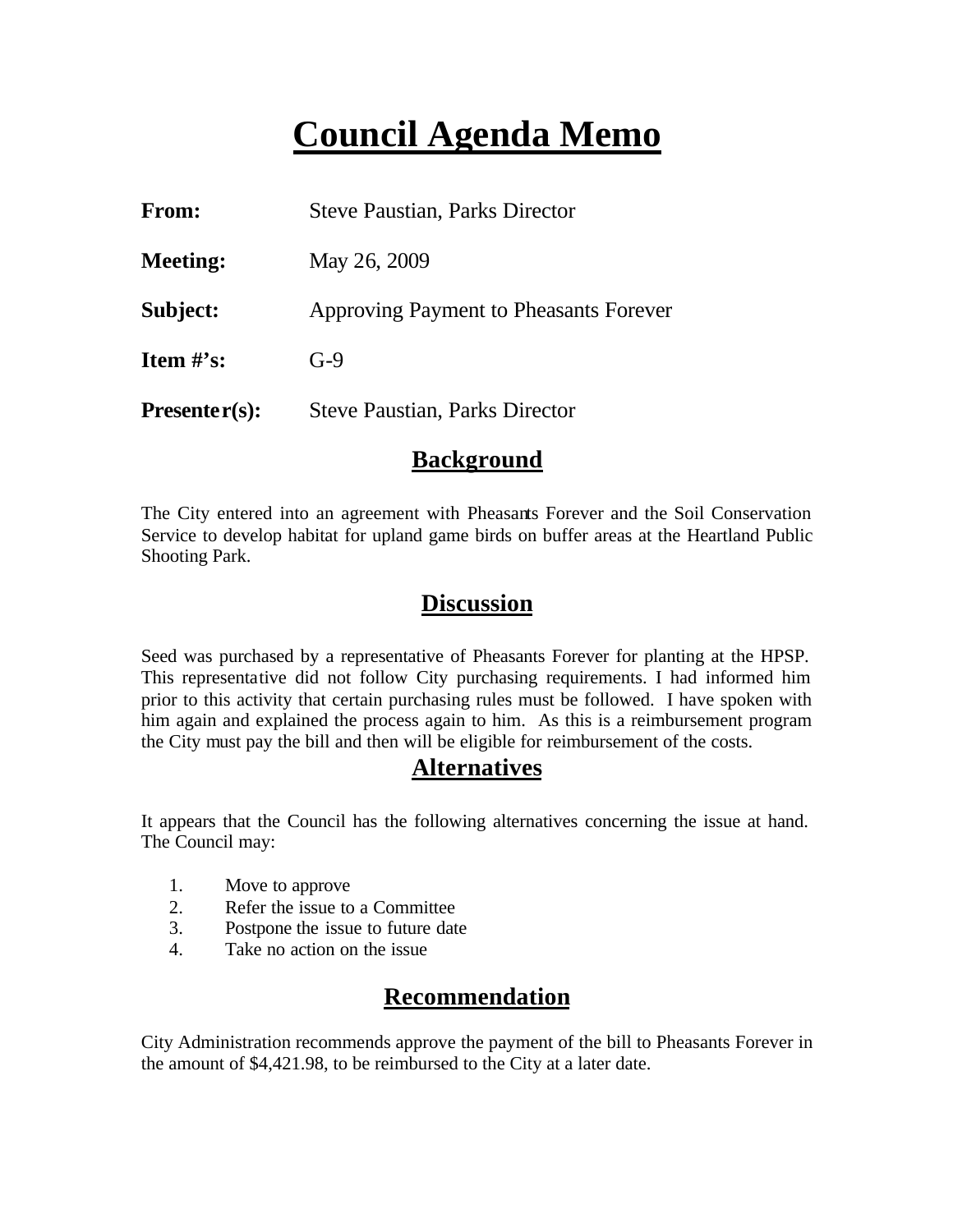## **Sample Motion**

Motion to approve the resolution authorizing the City to pay Pheasants Forever for seed planted at the HPSP.